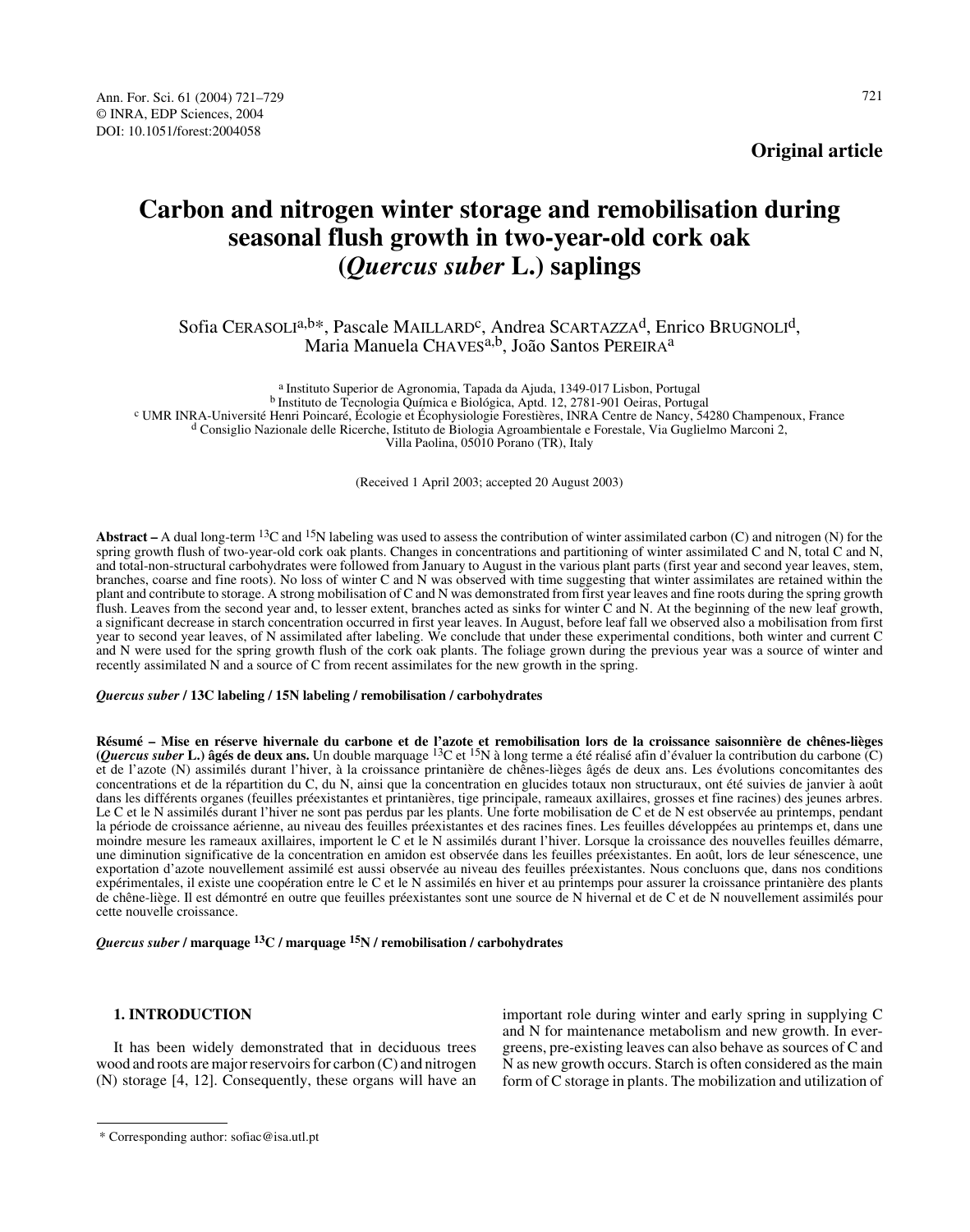stored C implies the hydrolysis of starch and the synthesis of sucrose, which is the main form of transport in plants [15]. Consequently, mobilisation of starch results in a depletion of its concentration in organs where it accumulated. In stem of deciduous species like hybrid poplar [33] and silver birch (*Betula pendula* Roth) [25], as in wood and roots of young walnut trees (*Juglans regia* L.) [11] the lowest starch concentrations were observed just before bud break. In evergreens, a similar decrease was observed in wood [5] in roots [10], and also in one and two-year old needles [5]. In evergreens species starch depletion was to a lesser extent than in deciduous consequence of storage mobilisation, whereas the major fraction of starch depletion was due to the decrease in the flow of photosynthates directed downwards when the sink strength of sprouts increased.

Also patterns of N storage and remobilisation show particularities inherent to deciduous and evergreen species. In deciduous trees such as peach (*Prunus persica* (L.) Batsch), N is massively withdrawn before leaf senescence from leaves to shoots and roots where it is stored until the next growing season, when it is used to support new leaf growth [30]. In evergreens, N is translocated from previous years' leaves, not only before their fall [19] but in contrast to deciduous trees, also during the whole leaf lifetime [32]. Similarly to deciduous species, N remobilisation in evergreens was demonstrated not only from leaves but also from roots and wood, as shown in Sitka spruce (*Picea sitchensis* (Bong.) Carr.) [18] and orange trees (*Citrus sinensis* (L.) Osbeck) [13].

Cork oak (*Quercus suber* L.) is a broadleaved evergreen from Mediterranean region with a leaf life span of about one year, a short longevity compared to leaf lifetime of other evergreens such as conifers [6]. In adult trees, previous year's leaves usually fall along with the spring growth flush of new leaves at the beginning of summer [8]. A second growth flush, less intense, can also occur in autumn if environmental conditions allow it [23]. Little is known about C and N balances in cork oak, either in young or adult trees grown under natural conditions. Some studies examined seasonal dynamics of N concentration in leaves [20] and in litterfall [27]. However, at our knowledge, only one study investigated mechanisms of N storage and remobilisation in cork oak during winter and following spring [1] and none considered together dynamics of C and N during these periods. Nevertheless, as seen above, these processes are important prerequisites for evergreens to ensure new growth in spring and to resist to biotic and abiotic stresses [2]. Moreover, as a consequence of global climate change, more arid conditions are predicted to occur in the Mediterranean region [21]. A basic knowledge on the utilisation of reserves could be of great help for future investigations endeavouring to understand the ability of this species to survive to future challenges.

Previous studies demonstrated that dual labeling of plants with stable isotopes of C and N is a powerful tool to follow their partitioning within the plant [16] and to distinguish recycling from new uptake [22]. In the present study, cork-oak saplings were subjected to a dual long-term labeling with  $^{13}$ C and  $^{15}$ N isotopes in winter, when no growth was expected. In this way, C and N stored in winter were labeled, allowing to evaluate, the next spring, the relative contribution for the growth of new

organs, of C and N remobilised from storage tissues or recently acquired by new N uptake and C assimilation.

With this approach we attempted to answer to the following questions: (1) What is the contribution of winter stored C and N for next spring and summer flush growth; (2) Which organs in cork oak act as sources of stored C and N and which are their respective sinks; (3) Whether sinks' strength can induce modifications in the C/N equilibrium under non-limiting conditions for C and N assimilation.

## **2. MATERIALS AND METHODS**

#### **2.1. Plant material and experimental conditions**

Eight-month-old cork oak (*Quercus suber* L.) saplings were transplanted in July 1996 into 7.7 dm3 pots filled exclusively with washed sand. Cotyledons were removed to induce early autotrophy. The experiment took place outdoors at the Instituto Superior de Agronomia (Lisbon, Portugal). Plants were regularly watered and, twice a week, fertilised with a complete nutrient solution (6 mol  $m^{-3}$  N in the form  $NH<sub>4</sub>NO<sub>3</sub>$ ) as detailed in [17]. Spring growth flush began in March and lasted until July 1997. Between June and July new leaf emission was monitored.

# **2.2. 13C and 15N labeling**

Between December 1996 and January 1997, 45 plants were labeled with  ${}^{13}CO_2$  and  ${}^{15}NH_4{}^{15}NO_3$ , respectively. Labeling was performed when no growth was expected. Three sets of 15 plants each were placed for five days in a growth cabinet (FITOCLIMA 700 EDTU,  $ARALAB$ , Portugal) where atmospheric  $CO<sub>2</sub>$  was provided by a commercial cylinder with a  ${}^{13}CO_2/{}^{12}CO_2$  ratio of 3.24 atom% (CK Gas Products, ltd. UK). This  ${}^{13}CO_2$  labeling cycle (5 days) was repeated for each set of plants. At the same time, all 45 labeled plants were fed, every two days, with a nutrient solution enriched in  ${}^{15}N$  (6 atom%) in the form  $\mathrm{^{15}NH_4 ^{15}NO_3}$  (CK Gas Products, ltd. UK). Plants were placed in the cabinet the evening before the beginning of the labeling cycle. Just before to that, plant pots were enclosed individually in a plastic bag, tied at the collar by a rubber to improve adherence and to limit the emission of  $CO<sub>2</sub>$  from root respiration. Temperature (min: 15 °C, max: 25 °C), relative humidity (55%), and  $CO<sub>2</sub>$  concentration (350 ppm) were controlled in the growth cabinet. Light (provided by incandescent and fluorescent lamps) switched on at 9:30 am and off at 5:30 pm. Its maximum intensity (1000–1300 µmol m<sup>-2</sup> s<sup>-1</sup>) was reached half an hour later. Every day, in order to prevent discrimination against  $^{13}C$ during C assimilation [3],  $CO<sub>2</sub>$  supply was stopped two hours before the end of the photoperiod (8 h) and  $CO<sub>2</sub>$  concentration was let to decrease down to the compensation point (about 100 ppm), as was assessed by a preliminary test. A ventilator in the lower part of the growth cabinet ensured a uniform  $CO<sub>2</sub>$  concentration. The isotopic composition of atmospheric  $CO<sub>2</sub>$  was indirectly assessed in the chamber and in the glasshouse by isotopic analysis of leaves of one-month-old *Zea mays* seedlings [24]. Maize leaves were harvested on day 3 and day 5 of each cycle in the growth cabinet.

Along the three labeling cycles, labeled and unlabeled plants stayed temporarily in a greenhouse. In this way differences between growth conditions of the 15 labeled plants in the cabinet for five days and of the remaining 30 labeled and 45 unlabeled plants were limited. Temperature and relative humidity in the greenhouse were controlled and similar to those in the growth-cabinet, while light irradiance was natural. Lateral windows allowed a continuous renewal of the air in the greenhouse. At the end of labeling, plants were transferred outside.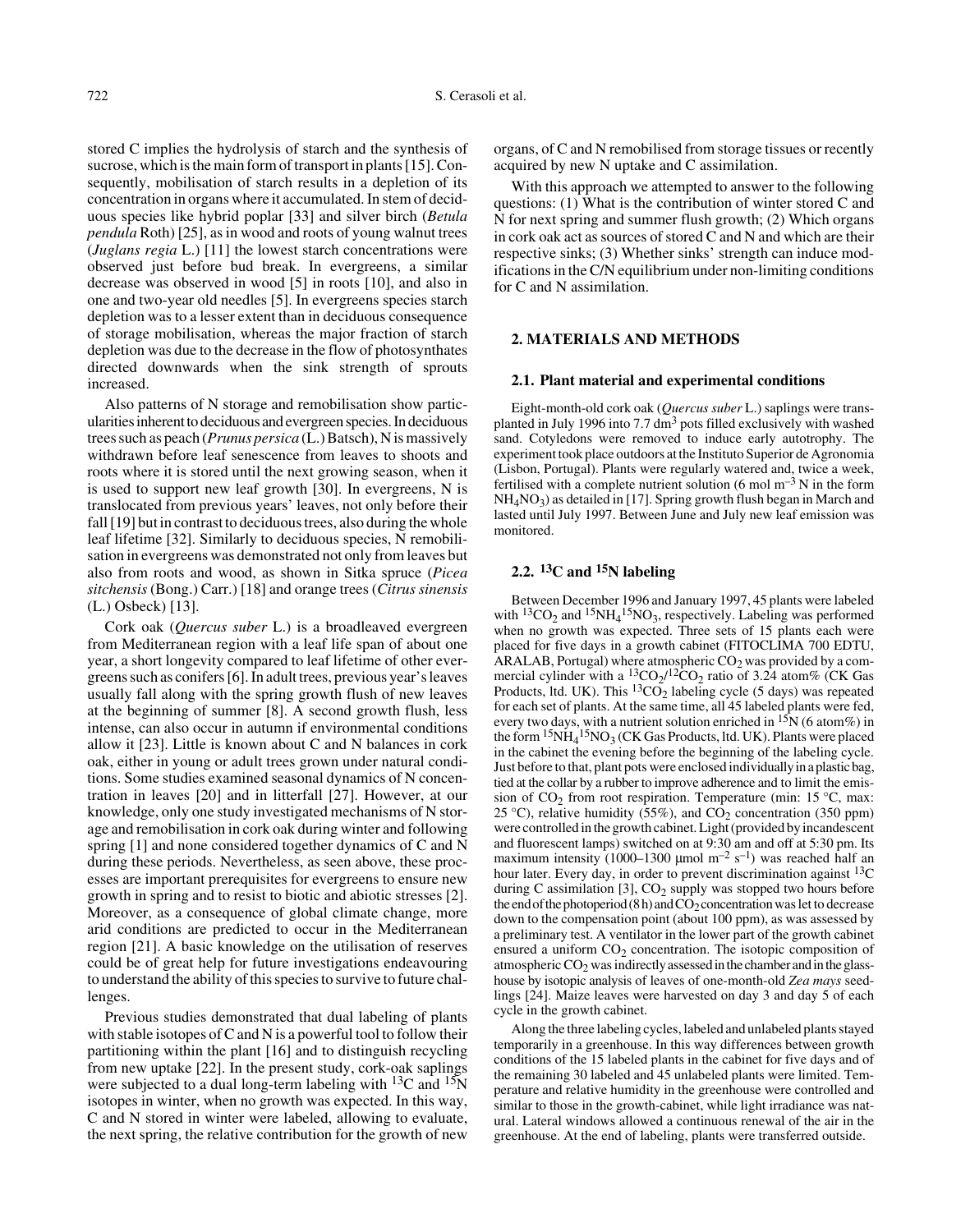#### **2.3. Plant harvest and isotopic analyses**

Destructive harvests were performed in January 1997 at the end of labeling, in March at the beginning of the new growth flush, and in August when new leaves were mature. For each harvest, 12 plants, six labeled and six at natural abundance of  ${}^{13}C$  and  ${}^{15}N$ , were collected. Biomass was divided into first year leaves (developed in 1996, before labeling), second year leaves (developed from March to July 1997) stem, branches, and coarse and fine roots. Plant material was dried in an oven (70 °C) for 48 h, weighed and finely ground in a laboratory mill (MM2000, Retsch, Germany). Isotopic analyses were performed partly in an elemental analyser (NA 1500 NCS, Carlo Erba, Milan, Italy) coupled with a mass spectrometer (VGA optima, Fisons Micromass, England) at the "Institut de Biotechnologie des Plantes", Université de Paris Sud (Orsay, France), and partly in an elemental analyser (EA, Carlo Erba, Milan, Italy) coupled with a mass spectrometer (VG Sira, Serie II, England) at the "Istituto de Biologia Agroambientale e Forestale", Consiglio Nazionale delle Ricerche (Porano, Italia). The two machines were inter-calibrated.

Calculations were similar for  ${}^{13}C$  and  ${}^{15}N$  [3, 31]. Only formulas for carbon (C) are shown below, for nitrogen (N) the suffix  $\epsilon$  should be substituted with *N*. Parameters used are:

The relative specific allocation (RSA*C*), expressed in percentage, which corresponds to the fraction of the all C (labeled and not labeled) incorporated during the labeling period, and allows estimating in each plant compartment the turnover rate of this element after the labeling period.

$$
RSA_C = \frac{A_{\text{labeled sample}} \% - A_{\text{unlabeled sample}} \% }{A_{\text{labeled source}} \% - A_{\text{unlabeled source}} \%}
$$

where *A* represents the isotopic abundance and was calculated as described in Deléens et al. [3]. *A*labeled sample% is the isotopic abundance in a specific compartment of a labeled plant and *A*unlabeled sample% is the average isotopic abundance of the respective compartment of the unlabeled plants. 13C atom% enrichment of *Zea mays* leaves, subjected to the same labeling cycle than cork oak saplings, was used to calculate  $A_{\text{labeled source}}$ % (1.36%, 1.53% and 1.41% for the three labeling cycles). *A*unlabeled source% (1.097%) was obtained from *Zea mays* leaves not subjected to the enriched atmosphere in the growth cabinet. *A*labeled source% and *A*unlabeled source% for nitrogen were obtained from  $15N$  atom% in the labeled (6 atom%) and unlabeled (0.39 atom%) nutrient solution.

The winter C content was calculated for each plant part considering its dry mass and C concentration: Winter C (mg tree<sup>-1</sup>) =  $RSA_C \times dry$  $mass \times C$  concentration.

Partitioning of labeled C in plant was determined for each part as:

$$
P_{\text{winter C}}\% = \frac{\text{winter C}_{\text{part}}}{\text{winter C}_{\text{plant}}} \times 100
$$

where the plant winter C content is given by the sum of the content of every individual part. Partitioning of winter N and total C and N were calculated with a similar procedure.

#### **2.4. Non-structural carbohydrate analyses**

Samples of leaves, stem, lateral branches and coarse roots were collected for non-structural carbohydrate determinations in six plants at each harvest. Leaf samples were always collected early in the morning (8:00 h). First order branches were collected near their insertion point on the stem. Stem samples were collected below the insertion of the lower branch and coarse root samples few centimetres below the collar. The proportion of wood and bark tissues in samples was maintained equal to the original. Fresh material was immediately frozen in

liquid nitrogen and stored at –80 °C until analyses. Soluble sugars were extracted in ethanol (70%, v/v), the residue was incubated in HCl  $(1.1\%, v/v)$  for 30 min at 95 °C for starch extraction. Both soluble sugars and starch were determined colorimetrically at 625 nm with anthrone reagent [28]. Results are expressed as the percentage of C in the carbohydrate per total C.

#### **2.5. Statistical analyses**

For every variable a one-way ANOVA was employed to analyse differences among harvest independently in each plant part as in the whole plant and in the biomass ratios. In order to compare C and N concentration as well as of the ratio C:N between first year and second year leaves a t-test was performed for each harvest. Statistical analyses were performed following the procedure GLM of SPSS (SPSS Inc. Chicago, Illinois, USA, version 10.0.5). Transformations of the variables were performed when the necessary condition of homogeneity of variance was not verified. Tables and figures show always the original values. Morphological measurements done before the beginning of the experiment, height and leaf number were tested as covariates, in order to avoid misleading due to genetic differences between saplings. Their influence on the factor was always found not significant in biomass as in labelled C and N distributions. Consequently they were excluded by the analysis.

## **3. RESULTS**

#### **3.1. Biomass accumulation and seasonal changes in total-non-structural carbohydrates concentration**

Total plant biomass increased about 6 times from March to August 1997 in labeled saplings (Tab. I). About 45% of the plant biomass corresponded to coarse roots. Leaves (20%), coarse roots (45%) and stem (17%): plant ratios remained unchanged with time indicating a proportional biomass increase of these organs along the experiment. The same was not true for fine roots, which proportion to total plant biomass decreased from 18 to 8% between January and August and consequently also total root: plant ratio decreased significantly from March to August. The importance of wood in plant biomass increased with time reaching 30% in August as a consequence of branch growth.

Coarse roots had the highest concentration in total nonstructural carbohydrates (TNC) (about 20% of total C) (Tab. II) followed by stem  $(16\%)$ , leaves  $(13\%)$  and branches  $(11\%)$ . Starch and TNC concentrations and starch/TNC ratio were never significantly different in the analysed plant parts (leaves, branches, stem and coarse roots). Only first year leaves showed in March a temporary decrease in starch concentration. This decrease affected the starch/TNC ratio but not TNC concentration.

## **3.2. Seasonal changes in C and N concentration and C:N ratio**

In March C concentration and the C:N ratio (Tab. III) were higher in first year than in second year leaves. (t-test, respectively  $P < 0.01$  and  $P < 0.05$ ). In first year leaves C concentration was constant along the experiment whereas in second year leaves it increased from March to August. As a consequence, at the end of the experiment, no more differences were appreciated between leaves of different age.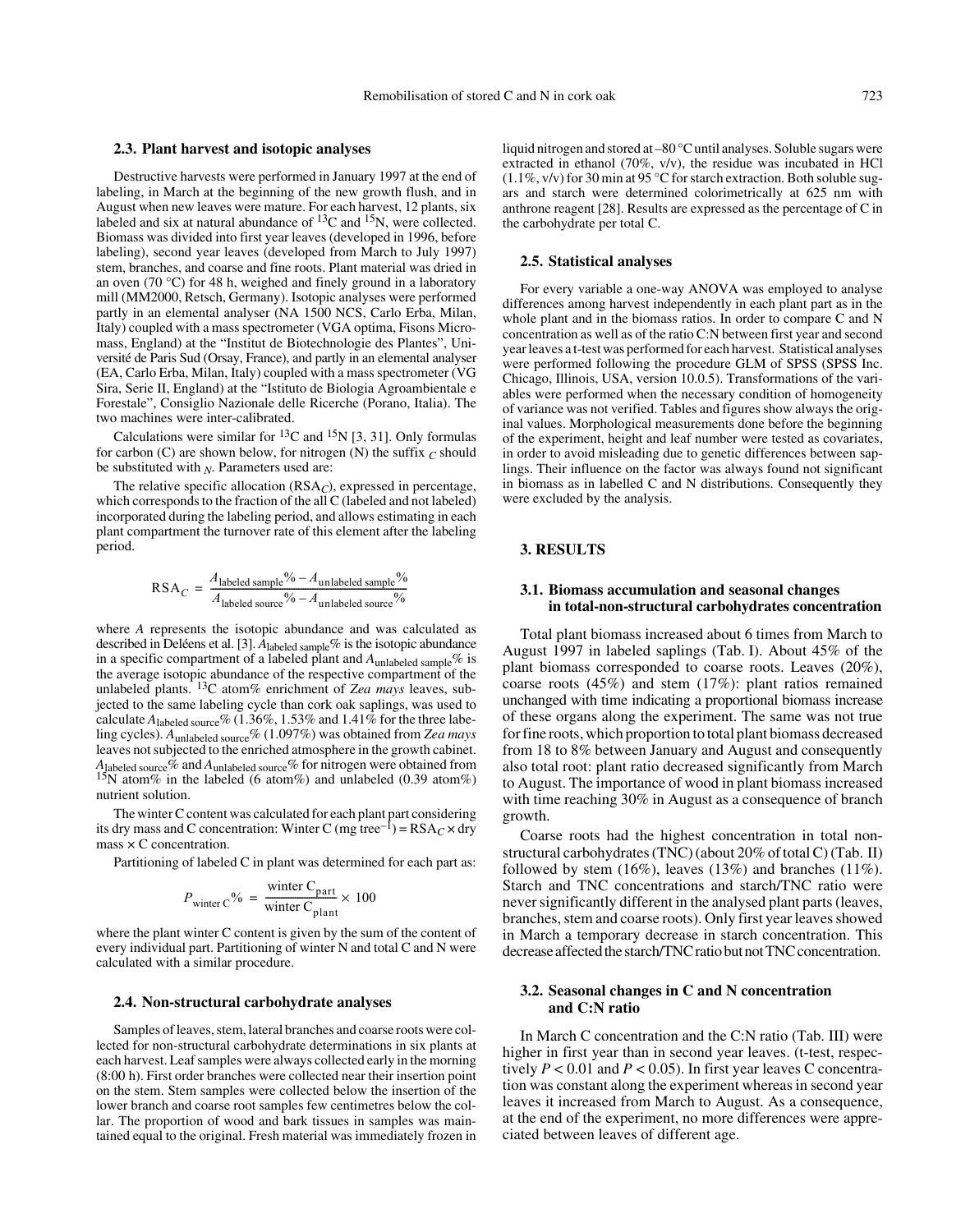#### 724 S. Cerasoli et al.

Table I. Biomass of different plant parts of cork oak saplings, of the whole plant and the ratios of parts to the whole plant (%). Values are the average of 6 replicates  $\pm$  one standard error. Different letters in the same line indicate significant differences to a One-way ANOVA ( $P < 0.05$ ) within the same plant part or ratio.

| Part                            | January            | March              | August             |  |
|---------------------------------|--------------------|--------------------|--------------------|--|
| 1st year leaves                 | $0.98 \pm 0.20$ a  | $1.28 \pm 0.19$ a  | $0.75 \pm 0.15$ a  |  |
| 2nd year leaves                 |                    | $0.56 \pm 0.16$ a  | $7.64 \pm 1.76$ b  |  |
| Branches $(g)$                  |                    |                    | $6.38 \pm 1.65$    |  |
| Stem $(g)$                      | $0.67 \pm 0.13$ a  | $1.22 \pm 0.21$ a  | $8.49 \pm 1.11 b$  |  |
| Coarse root $(g)$               | $1.83 \pm 0.29$ a  | $3.97 \pm 0.75$ a  | $22.00 \pm 1.69$ b |  |
| Fine root $(g)$                 | $0.78 \pm 0.18$ a  | $1.73 \pm 0.22$ b  | $4.02 \pm 0.55$ c  |  |
| Plant $(g)$                     | $4.26 \pm 0.71$ a  | $8.77 \pm 1.23$ a  | $49.28 \pm 5.76$ b |  |
| Stem: plant ratio $(\%)$        | $16.55 \pm 2.00$ a | $14.05 \pm 1.33$ a | $17.45 \pm 2.05$ a |  |
| Coarse root: plant ratio $(\%)$ | $44.58 \pm 1.73$ a | $44.19 \pm 2.44$ a | $45.96 \pm 3.02$ a |  |
| Fine root: plant ratio $(\%)$   | $17.61 \pm 2.30$ a | $20.04 \pm 0.92$ a | $8.08 \pm 0.36$ b  |  |
| Leaves: plant ratio $(\%)$      | $21.26 \pm 1.18$ a | $21.71 \pm 1.46$ a | $16.33 \pm 1.90 a$ |  |
| Wood: plant ratio $(\%)$        | $16.55 \pm 2.00$ a | $14.05 \pm 1.33$ a | $29.63 \pm 3.03$ b |  |
| Root: plant ratio $(\%)$        | $62.19 \pm 2.44$ a | $64.24 \pm 1.93$ a | $54.04 \pm 3.10 b$ |  |

Table II. Starch, Total-non-structural carbohydrates (TNC) concentration, expressed as the percentage of C in the carbohydrate per total C, and the ratio starch/TNC (%) in 1st and 2nd year leaves, branches, stem and coarse roots in two-year-old cork oaks. Each value is the average of six replicates ± one standard error. Different letters in the same line means significant differences to a one-way ANOVA among harvests  $(P < 0.05)$ .

| Part            |            | January            | March              | August             |  |
|-----------------|------------|--------------------|--------------------|--------------------|--|
| 1st year leaves | Starch     | $5.11 \pm 0.33$ a  | $3.54 \pm 0.23$ b  | $4.78 \pm 0.56$ ab |  |
|                 | TNC        | $14.47 \pm 0.83$ a | $12.95 \pm 1.27$ a | $13.08 \pm 0.43$ a |  |
|                 | Starch/TNC | $35.32 \pm 1.32$ a | $28.38 \pm 2.28$ b | $36.43 \pm 2.42$ a |  |
| 2nd year leaves | Starch     |                    | $4.89 \pm 0.47$ a  | $4.65 \pm 0.37$ a  |  |
|                 | TNC        |                    | $15.03 \pm 1.71$ a | $13.16 \pm 1.37$ a |  |
|                 | Starch/TNC |                    | $32.75 \pm 0.90$ a | $35.64 \pm 2.50$ a |  |
| <b>Branches</b> | Starch     |                    |                    | $7.10 \pm 0.70$    |  |
|                 | TNC        |                    |                    | $11.37 \pm 0.68$   |  |
|                 | Starch/TNC |                    |                    | $61.97 \pm 2.86$   |  |
| Stem            | Starch     | $9.96 \pm 1.69$ a  | $10.11 \pm 0.85$ a | $11.47 \pm 1.00$ a |  |
|                 | <b>TNC</b> | $14.80 \pm 1.88$ a | $14.80 \pm 1.15$ a | $15.96 \pm 1.05$ a |  |
|                 | Starch/TNC | $66.64 \pm 4.99$ a | $68.16 \pm 1.66$ a | $71.71 \pm 3.89$ a |  |
| Coarse root     | Starch     | $19.75 \pm 0.66$ a | $19.26 \pm 1.95$ a | $20.83 \pm 3.09$ a |  |
|                 | TNC        | $24.16 \pm 0.67$ a | $22.59 \pm 2.27$ a | $25.78 \pm 3.52$ a |  |
|                 | Starch/TNC | $81.90 \pm 2.75$ a | $85.26 \pm 1.45$ a | $80.04 \pm 1.39$ a |  |

N concentration decreased in both first year and second year leaves from March to August. The decrease was greater in the first year than in second year leaves. As a consequence, in August, second year leaves had higher N concentration than first year leaves ( $t$ -test,  $P < 0.05$ ). The simultaneous increase in C and decrease in N concentration from March to August in second year leaves led to an increase of the C:N ratio in this period. In first year leaves, similar changes in the C:N ratios during the same period were only the consequence of the lower N concentration observed in August.

In stem, coarse and fine roots N concentration decreased from March to August. The C:N ratio was significantly higher at the end of the experiment in stem and coarse roots, while in fine roots a marked variability did not allow to distinguish significant differences among harvests. The decrease observed in N concentration in all plant parts at the August harvest led to a decrease of N concentration in the whole plant and to a consequent increase of the C:N ratio.

## **3.3. Seasonal changes of the relative specific allocation of C and N assimilated the previous winter**

From January to August, both RSA*C* and RSA*N* decreased (Tab. IV) as a consequence of continuous assimilation of new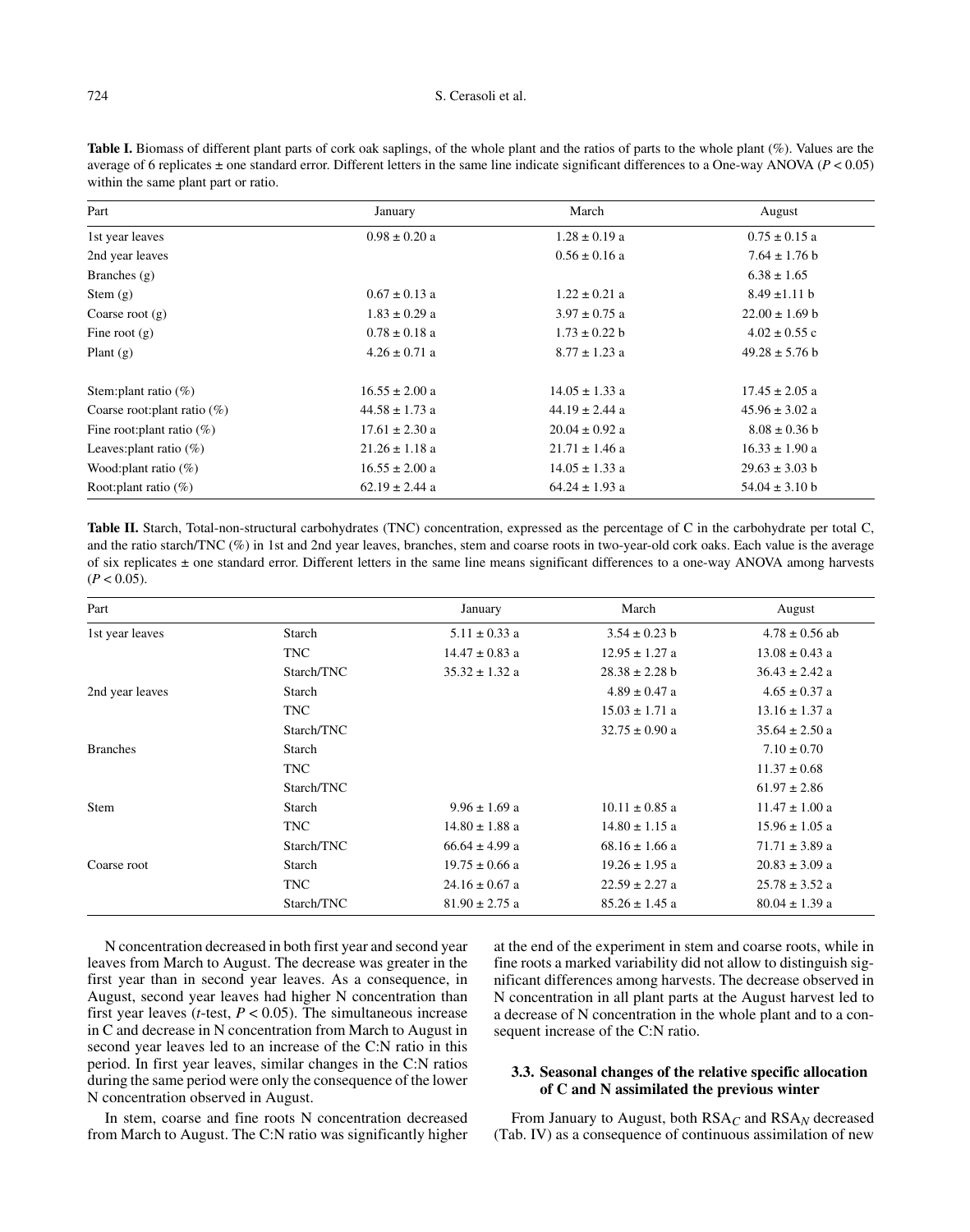Table III. Carbon (C) and Nitrogen concentration (N) and the ratio of the two (C:N) in different plant parts and in the whole plant. Values are the average of 6 replicates  $\pm$  one standard error. Different letters in the same line means significant differences to a One-way ANOVA among harvests ( $P$  < 0.05). Differences between leaves of different age were tested at each harvest by a t-test (see Results). Plant values are weighted averages of all analysed parts.

| Part            | Carbon $(\% )$                                                                                                                                                           |       | Nitrogen $(\% )$                      |         | C: N                                |                 |                                                                                                                                                        |       |                                       |
|-----------------|--------------------------------------------------------------------------------------------------------------------------------------------------------------------------|-------|---------------------------------------|---------|-------------------------------------|-----------------|--------------------------------------------------------------------------------------------------------------------------------------------------------|-------|---------------------------------------|
|                 | January                                                                                                                                                                  | March | August                                | January | March                               | August          | January                                                                                                                                                | March | August                                |
|                 | 1st year leaves $50.03 \pm 0.54$ a                                                                                                                                       |       |                                       |         |                                     |                 | $49.89 \pm 1.06$ a $48.54 \pm 0.29$ a $2.35 \pm 0.14$ a $2.42 \pm 0.09$ a $1.48 \pm 0.12$ b $21.66 \pm 1.30$ a $20.73 \pm 0.85$ a $34.03 \pm 3.08$ b   |       |                                       |
| 2nd year leaves |                                                                                                                                                                          |       | $43.43 \pm 0.89$ a $48.72 \pm 0.34$ b |         | $2.40 \pm 0.06$ a $1.82 \pm 0.09$ b |                 |                                                                                                                                                        |       | $18.14 \pm 0.68$ a $27.18 \pm 1.56$ b |
| <b>Branches</b> |                                                                                                                                                                          |       | $45.91 \pm 0.22$                      |         |                                     | $1.06 \pm 0.08$ |                                                                                                                                                        |       | $44.37 \pm 3.21$                      |
| Stem            | $47.91 + 0.69a$                                                                                                                                                          |       |                                       |         |                                     |                 | $45.87 \pm 1.28$ a $45.56 \pm 0.39$ a $1.45 \pm 0.07$ ab $1.99 \pm 0.20$ a $1.02 \pm 0.13$ b $39.77 \pm 7.01$ ab $24.12 \pm 2.21$ a $47.86 \pm 5.05$ b |       |                                       |
| Coarse Roots    | $46.87 \pm 0.49$ ab $48.83 \pm 0.99$ a $46.06 \pm 0.37$ b $1.73 \pm 0.17$ a                                                                                              |       |                                       |         |                                     |                 | $1.99 \pm 0.21$ a $1.07 \pm 0.11$ b $28.54 \pm 2.85$ a $25.94 \pm 2.87$ a $45.25 \pm 4.87$ b                                                           |       |                                       |
| Fine roots      | $47.20 \pm 1.30$ ab $50.66 \pm 0.98$ a $46.22 \pm 1.14$ b $1.91 \pm 0.17$ a $1.99 \pm 0.13$ a $1.21 \pm 0.13$ b $25.54 \pm 2.04$ a $26.04 \pm 1.96$ a $42.37 \pm 9.49$ a |       |                                       |         |                                     |                 |                                                                                                                                                        |       |                                       |
| Plant average   | $47.79 \pm 0.66$ ab $48.61 \pm 0.33$ a $46.47 \pm 0.25$ b $1.84 \pm 0.10$ a $2.08 \pm 0.13$ a $1.19 \pm 0.09$ b $26.68 \pm 1.32$ a $23.78 \pm 1.46$ a $40.09 \pm 3.10$ b |       |                                       |         |                                     |                 |                                                                                                                                                        |       |                                       |

**Table IV.** Carbon ( $RSA_C$ ) and nitrogen ( $RSA_M$ ) relative specific allocation and the ratio of the two  $(RSA<sub>C</sub>/RSA<sub>N</sub>)$  measured in different plant parts and in the whole plant. Each value is the average of six replicates  $\pm$  one standard error. Different letters in the same line indicate significant differences to a one-way ANOVA (*P* < 0.05).

| $RSA_C(\%)$                        |                      |                       |                    |  |  |  |
|------------------------------------|----------------------|-----------------------|--------------------|--|--|--|
| Part                               | January              | March                 | August             |  |  |  |
| 1st year leaves                    | $22.18 \pm 3.90$ a   | $11.55 \pm 2.98$ ab   | $7.80 \pm 2.00$ b  |  |  |  |
| 2nd year leaves                    |                      | $9.04 \pm 2.74$<br>a  | $1.90 \pm 1.13$ b  |  |  |  |
| <b>Branches</b>                    |                      |                       | $0.23 \pm 0.05$    |  |  |  |
| Stem                               | $15.82 \pm 1.83$ a   | $11.11 \pm 0.97$<br>a | $1.26 \pm 0.35$ b  |  |  |  |
| Coarse root                        | $10.25 \pm 2.24$ a   | $6.27 \pm 0.90$<br>a  | $1.04 \pm 0.24$ b  |  |  |  |
| Fine root                          | $13.34 \pm 1.96$ a   | $8.91 \pm 2.11$<br>a  | $1.10 \pm 0.34$ b  |  |  |  |
| Plant                              | $14.22 \pm 1.71$ a   | $8.76 \pm 0.80$<br>a  | $1.20 \pm 0.31$ b  |  |  |  |
| $RSA_N (\%)$                       |                      |                       |                    |  |  |  |
| Part                               | January              | March                 | August             |  |  |  |
| 1st year leaves                    | $53.61 \pm 3.56$ a   | $29.09 \pm 1.41$ b    | $17.48 \pm 3.39$ c |  |  |  |
| 2nd year leaves                    |                      | $51.21 \pm 3.35$ a    | $8.65 \pm 1.69$ b  |  |  |  |
| <b>Branches</b>                    |                      |                       | $4.71 \pm 0.29$    |  |  |  |
| Stem                               | $70.08 \pm 1.25$ a   | $32.35 \pm 1.36$ b    | $9.72 \pm 1.16$ c  |  |  |  |
| Coarse root                        | $70.99 \pm 1.29$ a   | $36.85 \pm 2.08$ b    | $11.15 \pm 0.65$ c |  |  |  |
| Fine root                          | $67.80 \pm 3.35$ a   | $26.11 \pm 1.45$ b    | $5.96 \pm 1.02$ c  |  |  |  |
| Plant                              | $66.47 \pm 1.96$ a   | $33.87 \pm 1.11$ b    | $9.31 \pm 0.69$ c  |  |  |  |
| RSA <sub>C</sub> /RSA <sub>N</sub> |                      |                       |                    |  |  |  |
| Part                               | January              | March                 | August             |  |  |  |
| 1st year leaves                    | $0.41 \pm 0.06$<br>a | $0.38 \pm 0.09$ a     | $0.42 \pm 0.08$ a  |  |  |  |
| 2nd year leaves                    |                      | $0.19 \pm 0.06$ a     | $0.18 \pm 0.08$ a  |  |  |  |
| <b>Branches</b>                    |                      |                       | $0.05 \pm 0.01$    |  |  |  |
| Stem                               | $0.23 \pm 0.03$ ab   | $0.34 \pm 0.03$ a     | $0.12 \pm 0.03$ b  |  |  |  |
| Coarse root                        | $0.14 \pm 0.03$<br>a | $0.17 \pm 0.02$ a     | $0.09 \pm 0.02$ a  |  |  |  |
| Fine root                          | $0.19 \pm 0.02$<br>a | $0.34 \pm 0.08$ a     | $0.19 \pm 0.05$ a  |  |  |  |
| Plant                              | $0.21 \pm 0.02$ ab   | $0.26 \pm 0.02$ a     | $0.13 \pm 0.03$ b  |  |  |  |

C and N, since RSA depends on the turnover rate of an element in the plant.

In first year and second year leaves, both RSA*C* and RSA*<sup>N</sup>* decrease from January to August in a parallel way and the ratio of the two was always constant. The same was true for coarse and fine roots, despite the decrease observed in  $RSA_\text{C}$  was significant only between March and August. In stem and in the whole plant, from March to August, the decrease in RSA*C* was steeper than that in  $RSA_N$  resulting in a significant decrease in the ratio of the two.

## **3.4. Seasonal changes in content and partitioning of winter C and N in plants**

Winter C and N represent the amount of C and N assimilated during labeling time, part of which accumulated as storage. The amount of winter C decreased gradually in first year leaves from January to August (Fig. 1), whereas total C content did not change significantly. From March to August, a decrease in the amount of winter C was also observed in fine roots. In other plant parts (second year leaves, stem and coarse roots), winter C was constant throughout the harvests. In branches the amount of winter C was very small: about 50 times lower than in the whole plant. Despite the decrease observed in August in first year leaves and fine roots, the winter C of the whole plant was not significantly different among harvests.

Both winter and total N decreased strongly from March to August in first year leaves (Fig. 2). In second year leaves, stem, coarse roots, and in the whole plant, winter N was constant among the harvests, whereas total N increased continuously. In fine roots, winter N decreased markedly from March to August whereas total N remained constant.

The pattern of carbon partitioning among organs was different in August (when the seasonal shoot growth flush was completed) as compared to previous harvests (Fig. 3A): partitioning of C to wood (stem + branches) was increased, whereas root C partitioning decreased. Also N partitioning increased in August in wood as compared to previous harvests (Fig. 3B). Both winter C and winter N partitioning did not change throughout the harvests (Figs. 3C and 3D).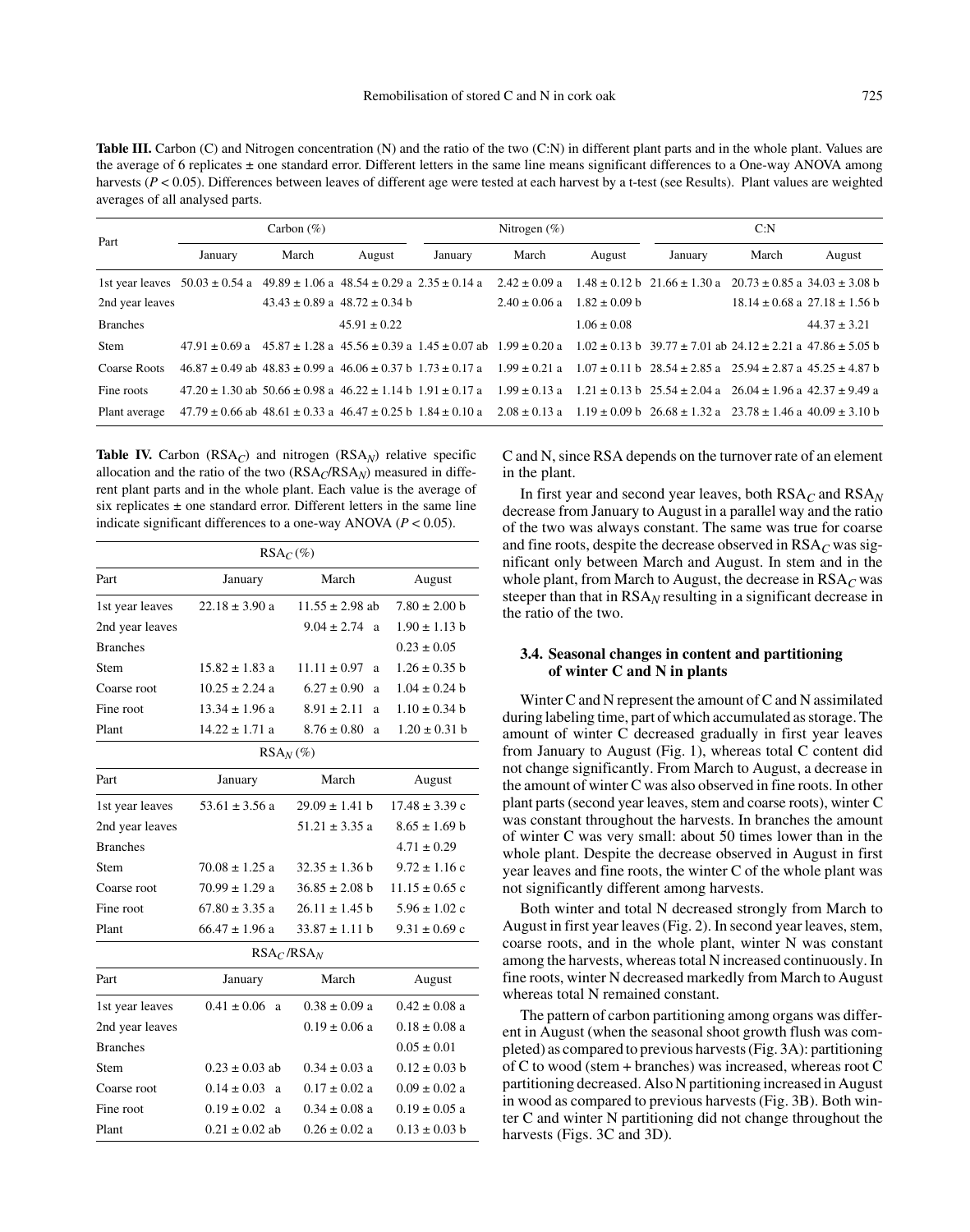

**Figure 3.** Total C (**A**), total N (**B**), winter C (**C**) and winter N (**N**) partitioning among leaves, wood and root. Each Value is the average of six replicates. Different letters for the same part indicate significant differences to a One-Way ANOVA among harvests.

#### **4. DISCUSSION**

#### **4.1. Winter C and N internal mobilization**

Contents of winter C and N of two-year-old cork oak plants did not decrease significantly from harvest to harvest, indicating that saplings kept C and N assimilated during the previous winter. This result suggests also that respiration does not use stored C but rather more recent assimilates and that winter C and N losses due to senescence or roots exudation did not occur or was negligible in comparison to the whole plant pool.

Winter C and N were found in organs developed after labeling: second year leaves, fine roots and branches, demonstrating that internal mobilization of winter stored C and N occurred. However the allocation of winter C and N to branches was much lower than to any other plant part. Time differences observed in growth of leaves and branches led to differences in the use of both reserves and new assimilates by these organs. Particularly, our results showed that spring leaves used more reserves for their growth than branches formed later in the season. No important mobilization was observed from stem or coarse roots, confirming that cork oak behave mainly as an evergreen plant [5, 19] mobilizing storage more from leaves than from perennial organs, in spite of the relatively short leaf duration (ca. one year) as compared to other evergreens [23].

### **4.2. Sources and sinks for winter C and N**

First year leaves showed a decrease in the amount of winter N in August just before senescence. A withdrawal of leaf reserves before their fall was already demonstrated for N in the Mediterranean evergreen *Quercus ilex* L. [26]. Our results showed also a decrease of winter C from January to August in first year leaves. Since both starch and the starch/TNC concentrations did not decrease from March to August in first year leaves, the results suggest that the eventual loss of winter C in the form of carbohydrates was compensated by the accumulation of new carbohydrates in this period. At the same time the remobilisation of winter N from first year leaves suggests that hydrolysis of storage proteins and export of amino acids may have occurred [29].

An export of winter C and N was also observed from fine roots. The explanation for such a result should consider that the ratio fine root: plant biomass decreased from March to August suggesting that fine roots were subjected to a fast turnover [14]. So, similarly to what happens in first year leaves, cork-oak fine roots export C and N before dying, as was already observed in the evergreen Sitka spruce (*Picea sitchensis* (Bong.) Carr.) [7].

Despite the changes observed throughout the year in winter C and N, their partitioning among the main classes of organs (leaves, wood and roots) was never markedly different along the experiment. Such a result suggests that, in cork oak saplings, the flow of C and N from source to sink organs operates preferentially within the shortest source-sink distance, from first year leaves to new leaves, from stem to branches and from old fine roots to growing roots. Evidences for N translocation from old to new leaves were already found in conifers [19] as well as in broadleaf evergreens such as *Eucalyptus globulus* Labill. [32].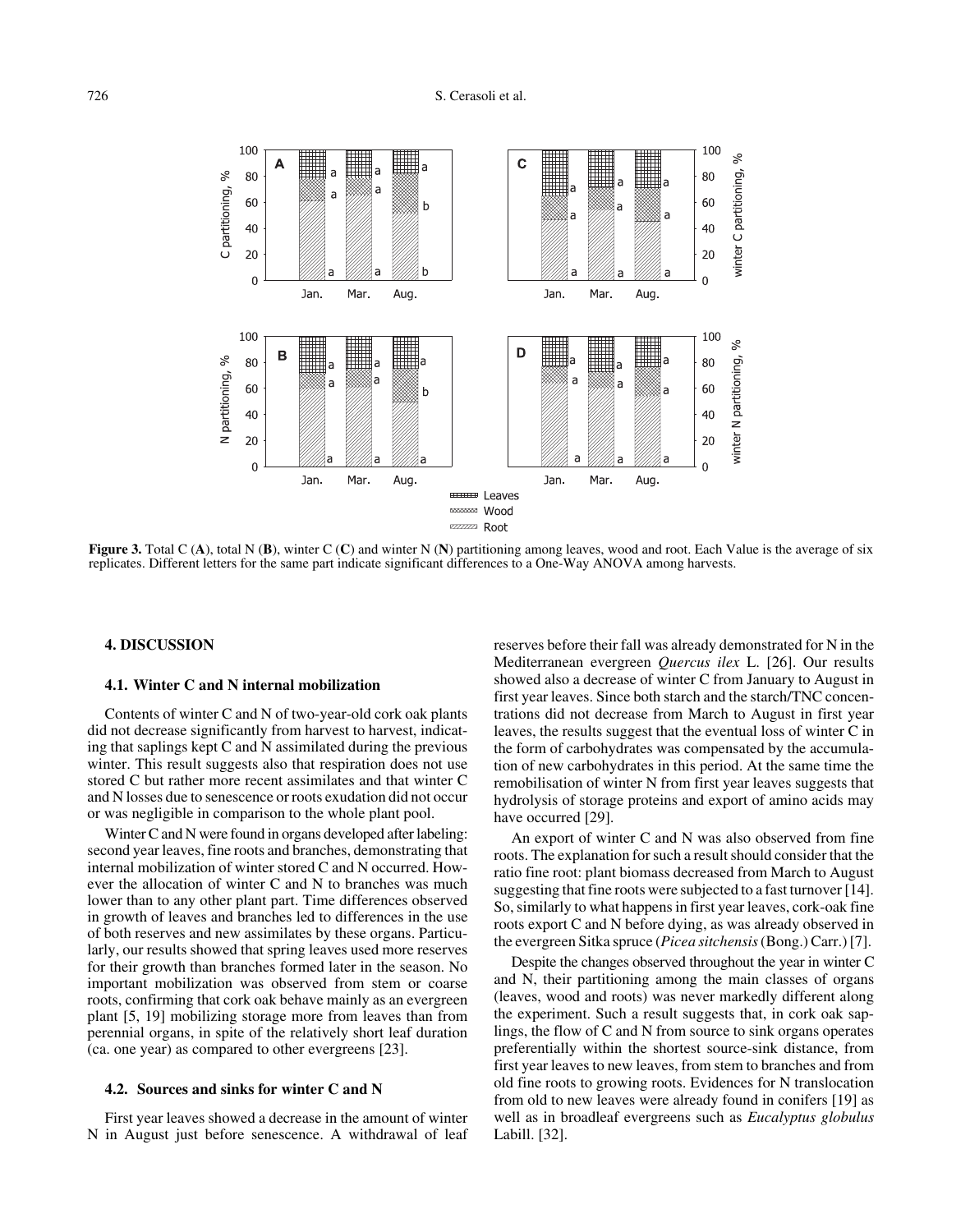



**Figure 1.** Total (open bars) and winter (closed bars) carbon in first and second year leaves, branches, stem, coarse and fine roots and in the whole plant. Each value is the average of six replicates. Different letters indicate significant differences to a One-way ANOVA (*P* < 0.05) among harvests.

**Figure 2.** Total (open bars) and winter (closed bars) nitrogen in first and second year leaves, branches, stem, coarse and fine roots and in the whole plant. Each value is the average of six replicates. Different letters indicate significant differences to a One-way ANOVA ( $P < 0.05$ ).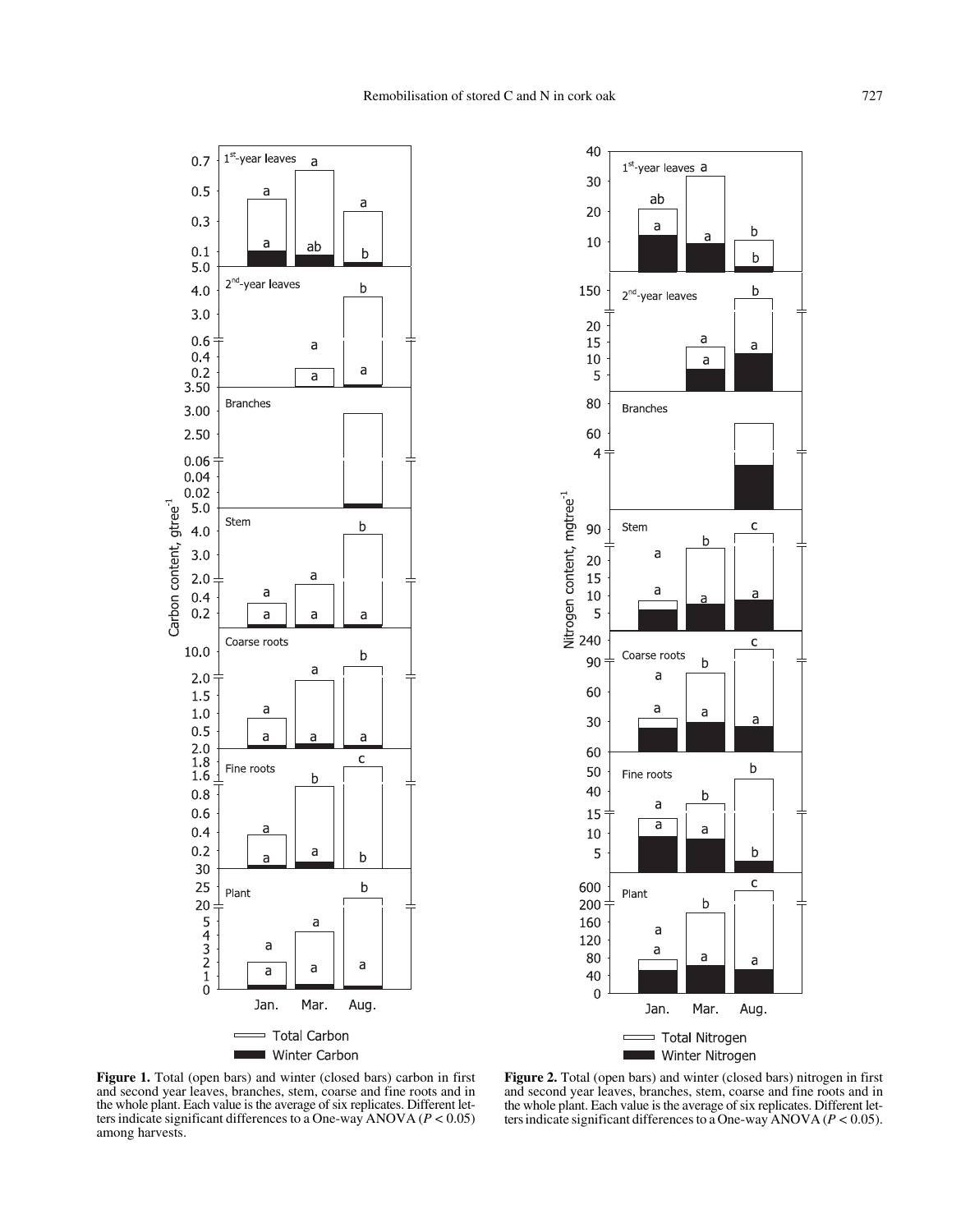## **4.3. Recent assimilates mobilisation and changes in starch pool**

Our results show that new assimilates cooperated with reserves to sustain the seasonal flush growth of cork oak saplings. N partitioning in leaves did not show any change along the experiment, whereas a decrease was observed in total N content in old leaves in August. These results suggest that not only winter N but also recently assimilated N were withdrawn from old to spring leaves before their fall.

Only at the beginning of the growth flush, in March, the decrease in the ratio starch/TNC observed in first year leaves suggests a trend to export photoassimilates from old to new leaves, as sucrose is the preferred form for the transport of carbohydrates within the plant [15]. The last result suggests that remobilisation of C from old to new leaves is more dependent on the presence of strong sinks, like new developing leaves than on leaf senescence. In any other part plant (stem, branches and coarse root) our results show no significant changes in starch and TNC concentration among harvests. Anyway, the time gap between harvests was quite big and did not allow excluding that a temporary decrease in TNC amount or in the ratio starch/TNC occurred. Anyway, if this is the case, TNC availability was shortly re-established.

#### **4.4. Carbon/Nitrogen equilibrium**

The metabolisms of C and N in the plant are strictly interdependent [9]. As a consequence both C and N storage will be mobilized when necessary to support new growth. In our experiment we observed that C and N reallocation proceeded in a parallel way as the ratio  $RSA_C/RSA_N$  was practically constant along the experiment. Similarly, the partitioning of winter C and N and the partitioning of the whole C and N in the plant proceeded in a very similar way. As a consequence our results suggest an equilibrate utilization of storage for both C and N at the whole plant level under non-limiting conditions for their assimilation. Obviously different experimental conditions could influence results. For example, in Sitka spruce (*Picea sitchensis* (Bong.) Carr.), it was demonstrated that trees grown at low N conditions remobilised a bigger proportion of N from roots than trees grown at high N conditions [18], affecting nitrogen partitioning.

Our results show the importance of pre-existing leaves for the spring growth flush of cork oak plants. In the Mediterranean type of climate an important pulse of nutrient availability may occur in autumn when litter accumulated throughout the summer decomposes with the first rains. Cork oak, as other evergreen trees, may use this pulse of nutrient availability for uptake and storage with existing foliage acting as reservoirs. Together with the possibility of assimilating C in winter (when water is available in the Mediterranean climate), this pattern of storage and use may be one of the advantages of this species in keeping older leaves until the new foliage is completely developed.

**Acknowledgments:** Authors are indebted to the last Eliane Deléens (IBP- Paris, France) for her help in the design of the labeling experiment. This project was funded by the Portuguese government through FCT (GGPXXI/BD/976 and SFRH/BPD/14603/2003).

#### **REFERENCES**

- [1] Carvalho P.O., Ciclo interno do azoto em árvores, Ph.D. thesis, Departamento de Engenharia Florestal, Instituto Superior de Agronomia, Lisbon, 1997.
- [2] Chapin I.F.S., Schulze E.D., Mooney H.A., The ecology and economics of storage in plants, Annu. Rev. Ecol. Syst. 21 (1990) 423–447.
- [3] Deléens E., Cliquet J.B., Prioul J.L., Use of <sup>13</sup>C and <sup>15</sup>N plant label near natural abundance for monitoring carbon and nitrogen partitioning, Aust. J. Plant Physiol. 21 (1994) 133–146.
- [4] Dickson R.E., Carbon and nitrogen allocation in trees, Ann. Sci. For. 46 (1989) 631–647.
- [5] Egger B., Einig W., Schlereth A., Wallenda T., Magel E., Loewe A., Hampp R., Carbohydrate metabolism in one- and two-year-old spruce needles, and stem carbohydrates from three months before until three months after bud break, Physiol. Plant. 96 (1996) 91– 100.
- [6] Escudero A., Del Arco J.M., Sanz I.C., Ayala J., Effects of leaf longevity and retranslocation efficiency on the retention time of nutrients in the leaf biomass of different woody species, Oecologia 90 (1992) 80–87.
- [7] Ferrier R.C., Alexander I.J., Internal redistribution of N in Sitka spruce seedlings with partly droughted root systems, For. Sci. 62  $(1991)$  861–869.
- [8] Fialho C., Lopes F., Pereira H., The effect of cork removal on the radial growth and phenology of young cork oak trees, For. Ecol. Manage. 141 (2001) 251–258.
- [9] Foyer C.H., Ferrario S., Noctor G., Interactions between carbon and nitrogen metabolism, in: Lea P.J., Morot Gaudry J.F. (Eds.), Plant Nitrogen, Springer-Verlag, Berlin, 2001, pp. 237–254.
- [10] Gholz H.L., Cropper W.P.J., Carbohydrate dynamics in mature *Pinus elliottii* var. *elliottii* trees, Can. J. For. Res. 21 (1991) 1742– 1747.
- [11] Lacointe A., Kajji A., Archer P., Frossard J.S., Mobilization of carbon reserves in young walnut trees, Acta Bot. Gallica 4 (1993) 435– 441.
- [12] Lacointe A., Sauter J.J., Ameglio T., Harms U., Pellicer V., Frossard J.S., Carbohydrate and protein reserves in trees, in EUROSILVA – Contribution to Forest Tree Physiology, INRA, Dourdan, 1994.
- [13] Legaz F., Serna M.D., Primo-Millo E., Mobilization of the reserve N in citrus, Plant Soil 173 (1995) 205–210.
- [14] López B., Sabaté S., Gracia C.A., Fine-root longevity of *Quercus ilex*, New Phytol. 151 (2001) 437–441.
- [15] Magel E., Einig W., Hampp R., Carbohydrates in trees, in: Gupta A.K., Kaur N. (Eds.), Carbohydrate reserve in plants – synthesis and regulation, Elsevier Science, 2000, pp. 318–336.
- [16] Maillard P., Guehl J.M., Muller J.F., Gross P., Interactive effects of elevated  $CO<sub>2</sub>$  concentration and nitrogen supply on partitioning of newly fixed  $13C$  and  $15N$  between shoot and roots of pedunculate oak seedlings (*Quercus robur*), Tree Physiol. 21 (2001) 163–172.
- [17] Millard P., Proe M.F., Leaf demography and the seasonal internal cycling of nitrogen in sycamore (*Acer pseudoplatanus* L.) seedlings in relation to nitrogen supply, New Phytol. 117 (1991) 587–596.
- [18] Millard P., Proe M.F., Storage and internal cycling of nitrogen in relation to seasonal growth of Sitka spruce, Tree Physiol. 10 (1992) 33–43.
- [19] Nambiar E.K.S., Fife D.N., Growth and nutrient retranslocation in neeedles of radiata pine in relation to nitrogen supply, Ann. Bot. 60 (1987) 147–156.
- [20] Oliveira G., Martins-Loucao M.A., Correia O., Catarino F., Nutrient dynamics in crown tissues of cork-oak (*Quercus suber* L.), Trees-Struct. Funct. 10 (1996) 247–254.
- [21] Parry M., Assessments of potential effects and adaptations for climate change in Europe – The Europe Acacia project, European Commission: University of East Anglia, UK, 2000.
- [22] Pellicer V., Guehl J.M., Daudet F.A., Cazet M., Riviere L.M., Maillard P., Carbon and nitrogen mobilization in *Larix × eurolepis*